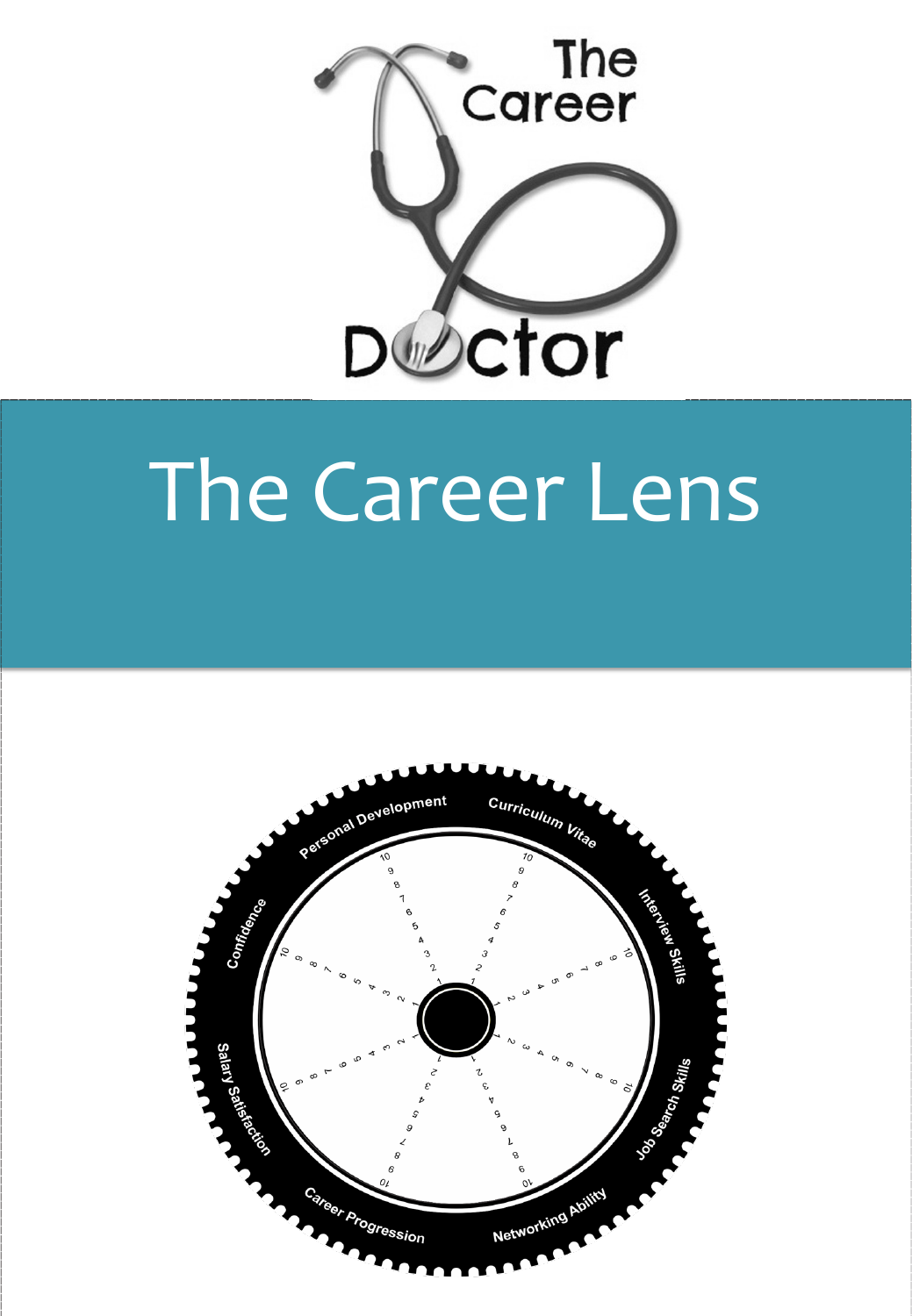# **The Career Lens**

#### *"Find a job you love, and you'll never work again"*

## Are you saying yes to any of the following questions?

- Stuck in a job that's not really making you feel 100% satisfied?
- Feel like you have ground to a halt with your career?
- Bored with your role but haven't done anything about it yet?
- Don't quite know what to do first, so you've ended up doing nothing!

Then it's time to take some action! But before you do anything drastic, put the kettle on, and take 15 minutes just to reassess where you are with this fabulous Career Lens.

#### "Nothing happens until something moves ..."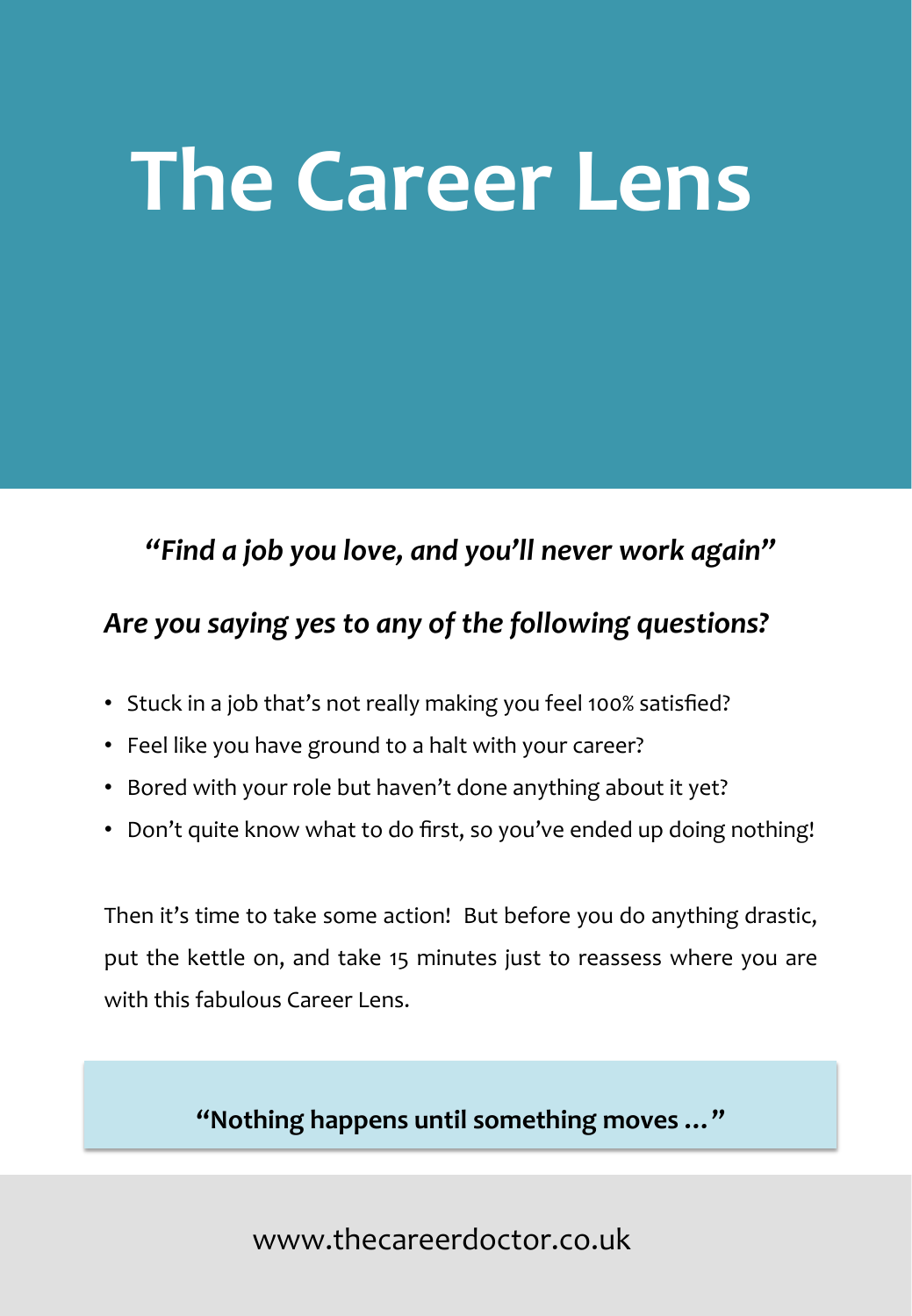# How to Complete the

**Step 1** – Set time aside when you are not rushing and can do this exercise without interruption

**Step 2** – Print off the Career Lens and Action Planning Table on the two following pages

**Step 3** – Looking at each of the headers in the outer circle, mark a cross on the appropriate number of how you feel about that aspect of your career at this moment  $(1 =$  unsatisfied,  $10 =$  extremely satisfied)

**Step 4** – When you have scored each section, then link up the crosses to give a clear visual interpretation of how balanced your career is (it will resemble a spider's web)!

**Step 5** – Then using the **'Power of 3'**, think of 3 small actions you could make in each of the areas, that will take you closer to the score of 10 and further towards your ideal role

**Step 6** - Write those actions down in the Action Planning Table and remember to add a completion date

**Step 7** – Take action to move yourself forward ...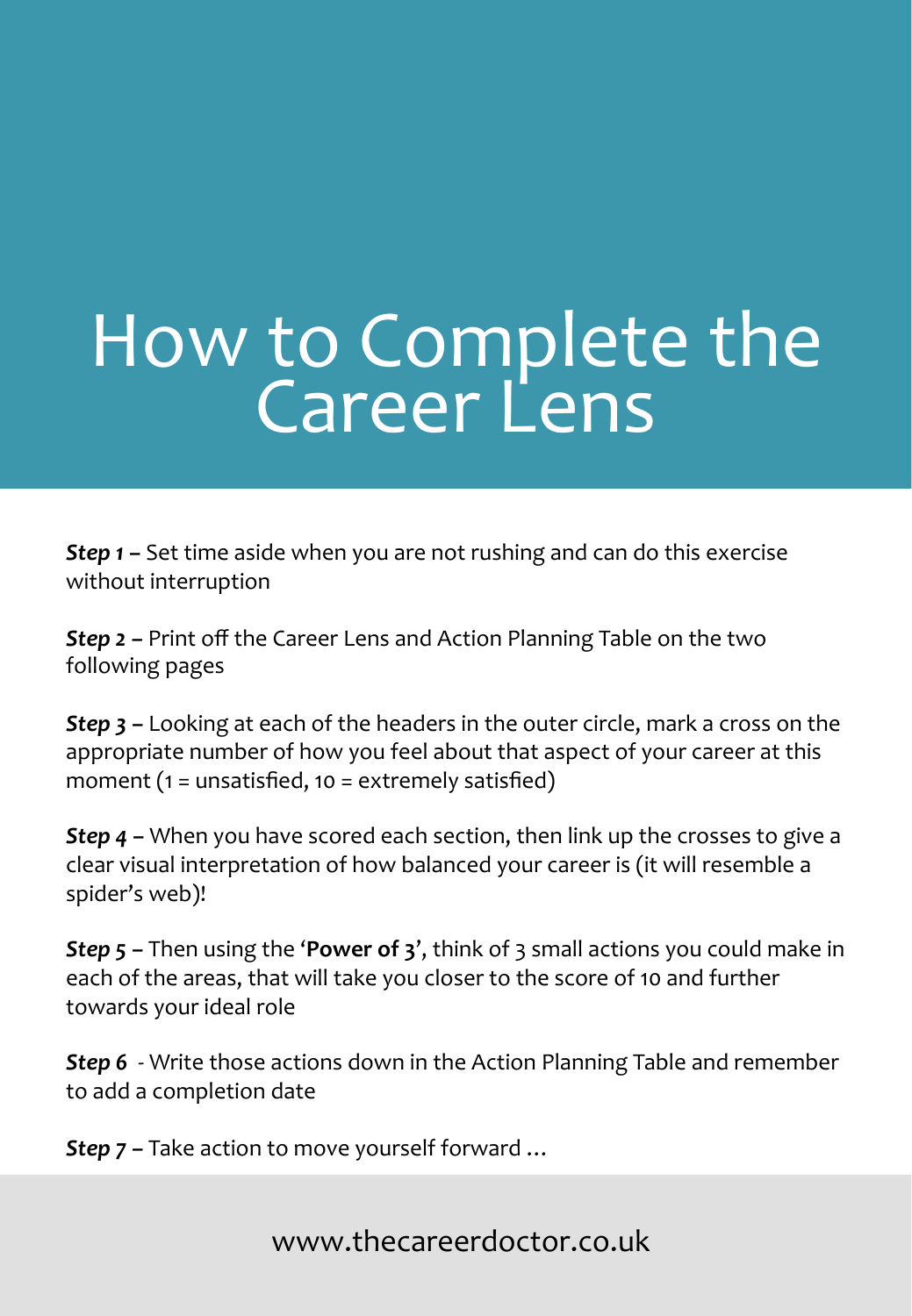## The Career Lens

Career Lens  $\odot$  of high10

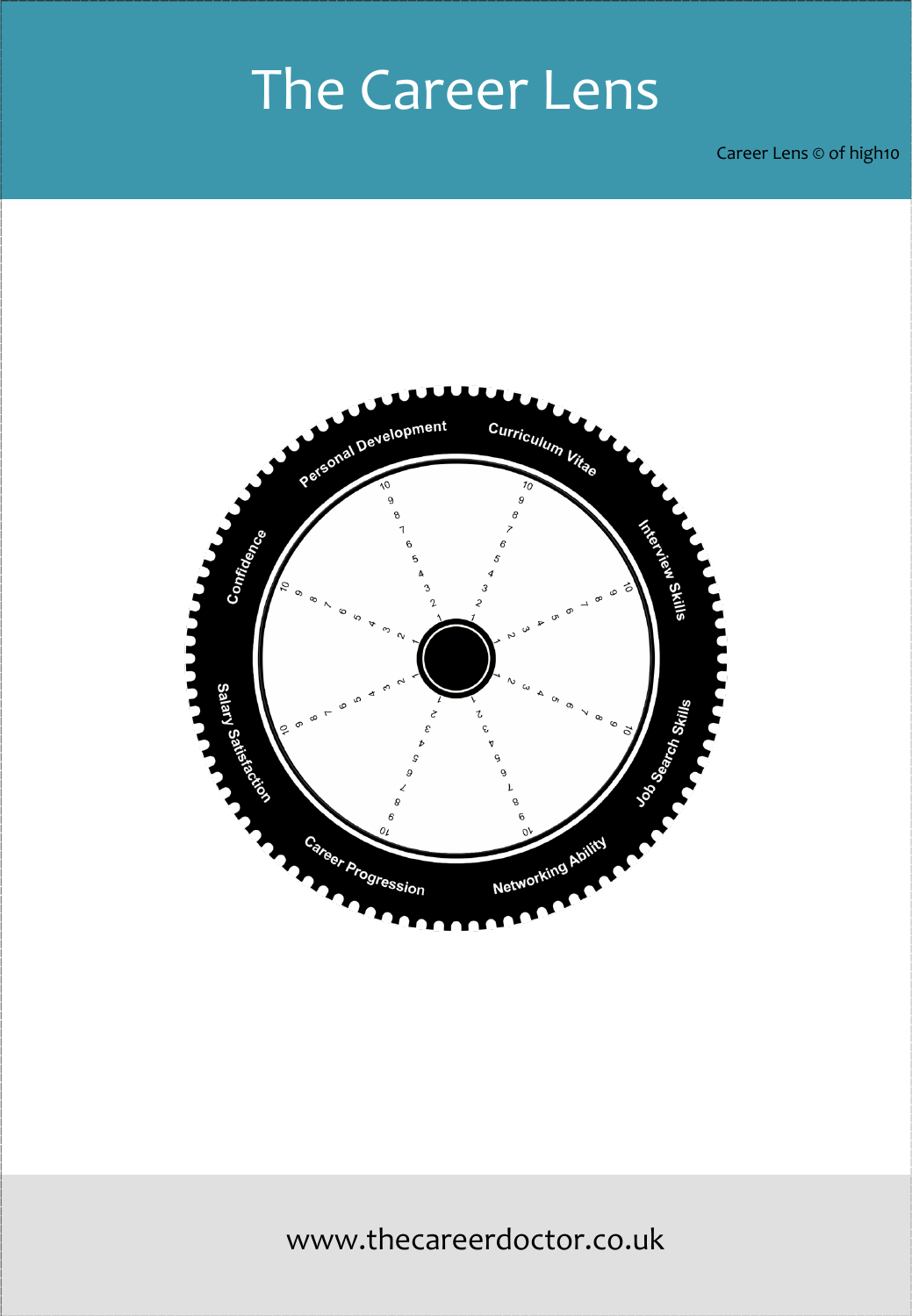## **Action Planning Table**

| <b>Curriculum Vitae</b>           |
|-----------------------------------|
| 1.                                |
| 2.<br>3.                          |
|                                   |
| <b>Interview Skills</b>           |
| 1.                                |
| 2.<br>3.                          |
| <b>Job Search Skills</b>          |
| 1.                                |
| 2.                                |
| 3.                                |
| <b>Networking Ability</b>         |
| 1.                                |
| 2.                                |
| 3.                                |
|                                   |
| <b>Career Progression</b>         |
| 1.                                |
| 2.                                |
| 3.                                |
| <b>Salary Satisfaction</b>        |
| 1.                                |
| 2.                                |
| 3.                                |
| Confidence                        |
| 1.                                |
| 2.<br>3.                          |
|                                   |
| <b>Personal Development</b><br>1. |
| 2.<br>3.                          |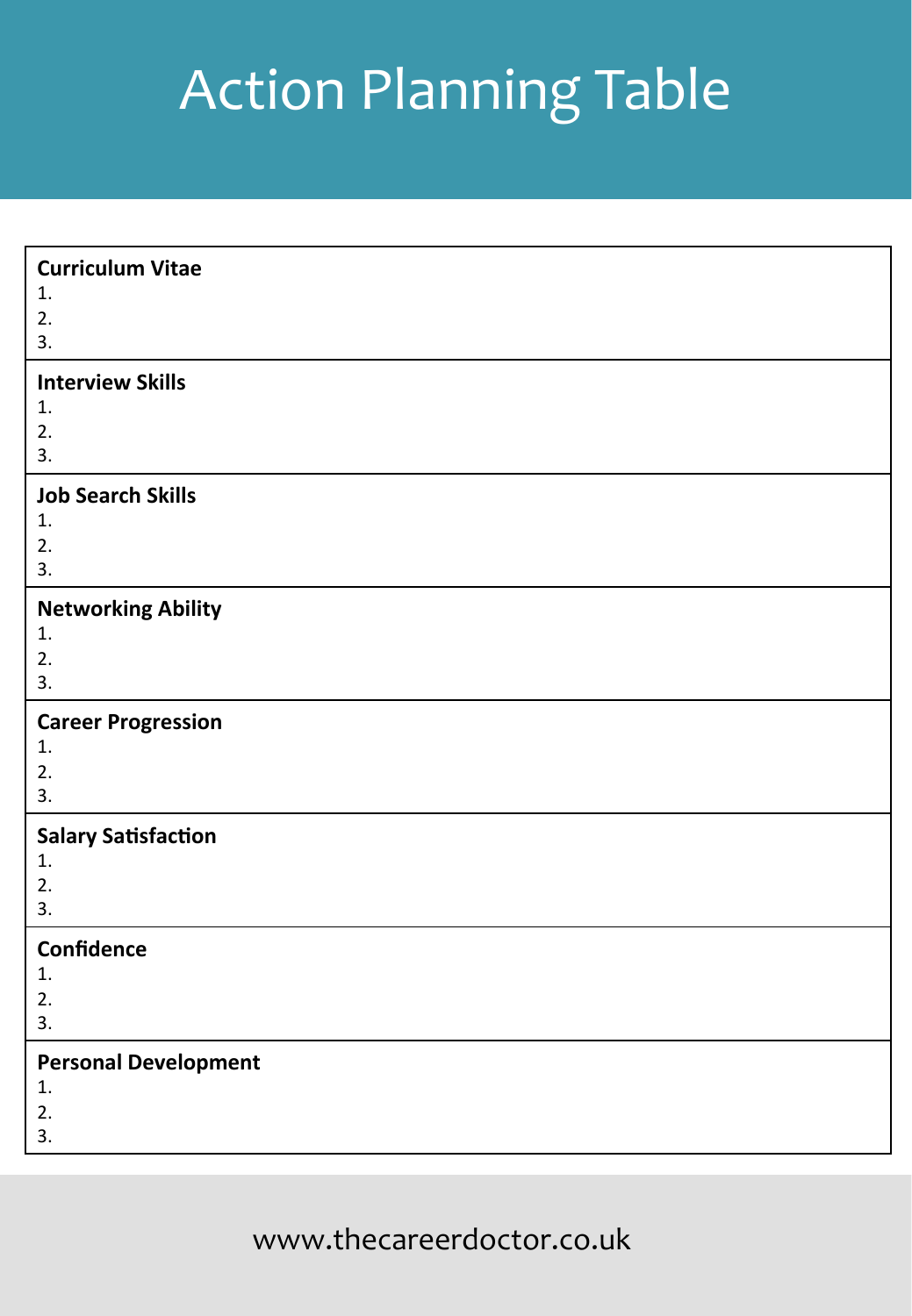## Over to You!

## *I* hope you have enjoyed using this interactive tool to  *assess your current career situation.*

## *Need help?*

Please feel free to contact me if you need help with any of the topics on the Career Lens, or any aspects of your career.

Email: christine@high10.co.uk

Career Lens  $\odot$  of high10